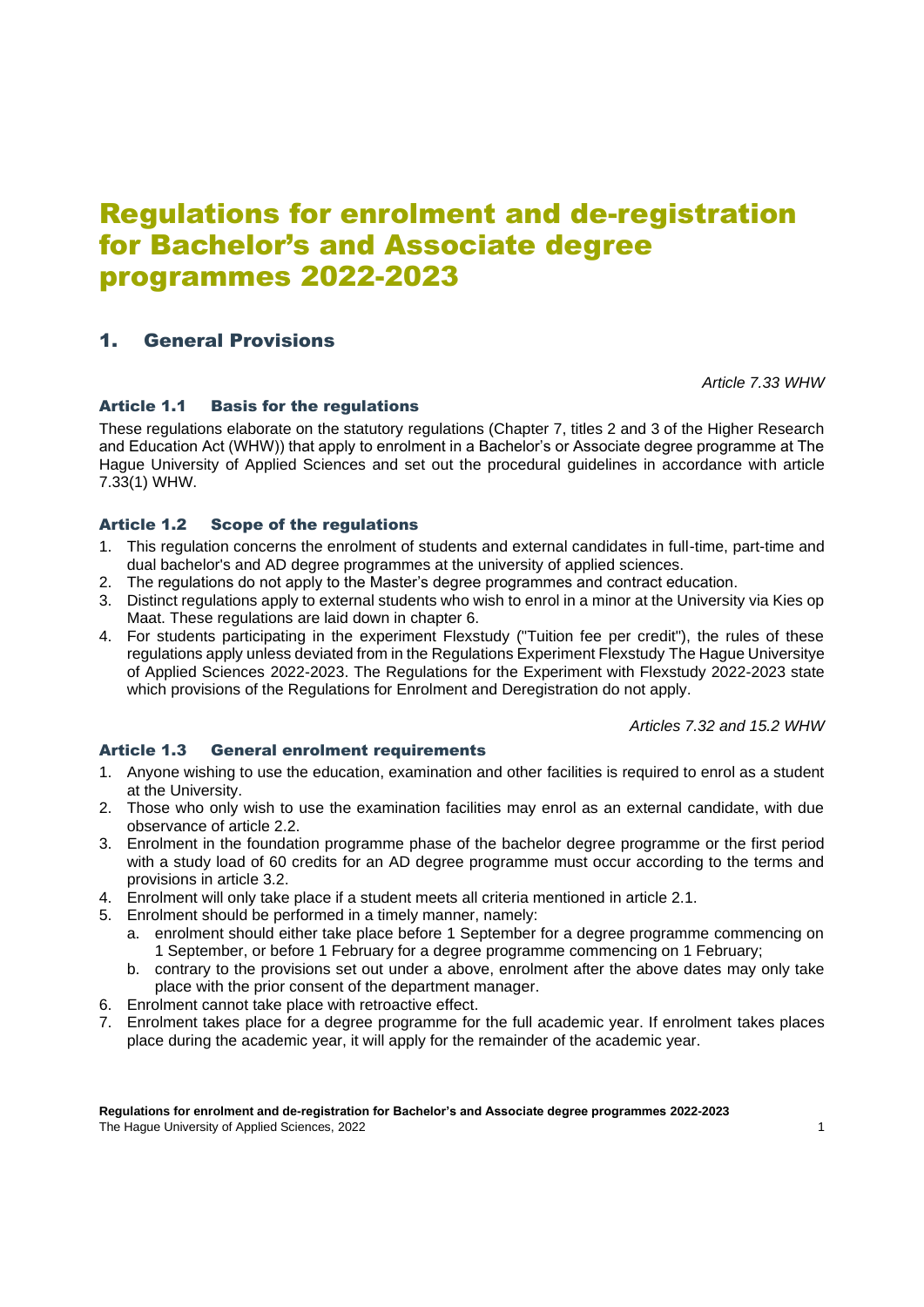- 8. Anyone participating in education or making use of the examination facilities without having enrolled will pay compensation amounting to the sum of the tuition fee he would have owed had he been enrolled, in addition to the usual tuition fee.
- 9. Enrolment will be performed by the Executive Board of the University via Studielink and will take place in accordance with the enrolment procedure set out in chapter 3.
- 10. Enrolment is only open to persons who can prove that they:
	- a. hold Dutch nationality or are treated as a Dutch citizen pursuant to a statutory provision, or
	- b. are a non-Dutch national, have not reached the age of 18 on the first day on which the degree programme commences, for whom first-time enrolment is required, or
	- c. are a non-Dutch national, have reached the age of 18 or above on the first day on which the degree programme commences, for whom first-time enrolment is required and are legally resident in the Netherlands within the meaning of article 8 of the Aliens Act 2000 (*Vreemdelingenwet 2000*), or
	- d. are a non-Dutch national residing outside the Netherlands on the first day on which the degree programme commences, for whom first-time enrolment is required, or
	- e. are a non-Dutch national, no longer meet the conditions referred to under b, c or d, and was previously enrolled in accordance with one of the above conditions on a degree programme at the University, which degree programme they are still pursuing and have not yet completed.

#### Article 1.4 Provision of information

- 1. Information about the procedures concerning admission, enrolment, termination of enrolment, and tuition fees is available at [www.thehagueuniversity.com/enrolment](http://www.hhs.nl/inschrijving) and is maintained by the Enrolment Centre.
- 2. The Enrolment Centre may communicate with the (prospective) student about his admission, enrolment, termination of enrolment, and tuition fees, either by letter or by email, via the email address provided by the University or via the personal email address that the student entered in Studielink upon his request for enrolment. The student is responsible for checking his University email and his personal email on a regular basis, for informing the University about any changes in his personal email address, for checking his Studielink account on a regular basis, and for following the directions that are given in messages from the University and from Studielink.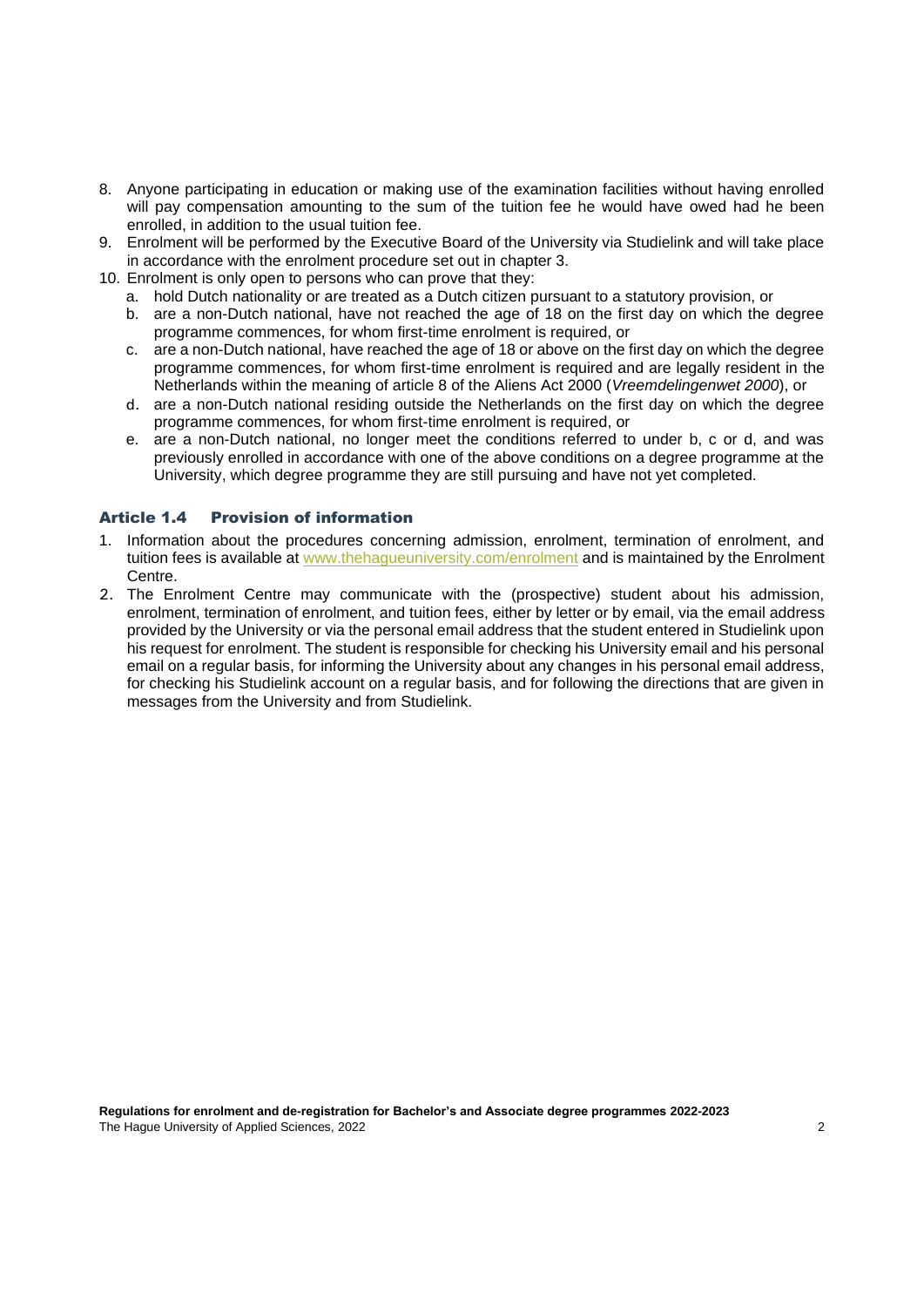# 2. Enrolment conditions

*Article 7.37 WHW*

#### Article 2.1 Conditions for enrolment as a student

- 1. Before 1 September of the academic year in question, or before 1 February if the programme concerned starts on 1 February, anyone wishing to enrol as a student is required:
	- a. to meet the education entry requirements referred to in article 2.3, or have been granted exemption therefrom on the basis of article 2.7 or 2.8;
	- b. to meet any other educational entry requirements as stated in article 2.4, or have been granted exemption therefrom on the basis of article 2.9;
	- c. to meet any supplementary requirements as stated in article 2.5;
	- d. to meet any employment requirements as stated in article 2.6;
	- e. to have paid the tuition or examination fee owed, or to have guaranteed payment by granting a direct debit mandate for payment of the tuition or examination fees as stated in article 5.5;
	- f. to provide a written statement of agreement if the student is of age and if the tuition or examination fees are paid by a third party;
	- g. to submit the required documents referred to in the enrolment procedure as stated in articles 3.1 and 3.3;
	- h. has never received a negative binding study advice for the relevant degree programme or an associated programme based on the Education and Examination Regulations, or can prove that the negative binding study advice has expired;
	- i. if this concerns the first enrolment in the propaedeutic phase or the first period with a study load of 60 credits for a degree programme that involves a *numerus fixus* (limited number of students accepted), the student who is offered a position based on decentralised selection must accept the offered position within two weeks of notification via Studielink.
	- j. not to have been denied admission to the desired specialisation of the relevant degree programme, if enrolment in the main phase is pursued without prior enrolment in the propaedeutic phase of the relevant degree programme at the University;
	- k. to provide written proof that the Examination Board has granted exemption from taking tests corresponding to the first year of the relevant degree programme as referred to in article 2.11, if enrolment in the main phase is pursued without prior enrolment in the propaedeutic phase of the relevant degree programme at the University.
- 2. In case enrolment commences on another date than 1 September, according to the provisions in article 1.3(5), the conditions in paragraph 1 must be met before enrolment commences.

#### *Article 7.37 WHW*

#### Article 2.2 Conditions for enrolment as an external candidate

Anyone wishing to enrol as an external candidate is required to meet the conditions set out in article 2.1 and to have been granted consent by the department manager of the Faculty providing the relevant degree programme. External candidates can only enrol in full-time and part-time programmes. Consent is only granted if this does not conflict with the nature and interests of the degree programme.

*Articles 7.9a and 7.24 WHW*

#### Article 2.3 Educational entry requirements

1. Anyone wishing to enrol as a student or external candidate in a degree programme must comply with the educational entry requirements as required by law. This implies that one must hold one of the following certificates, and must also meet the further educational entry requirements, the supplementary requirements, and the employment requirements as stated in articles 2.4 to 2.6: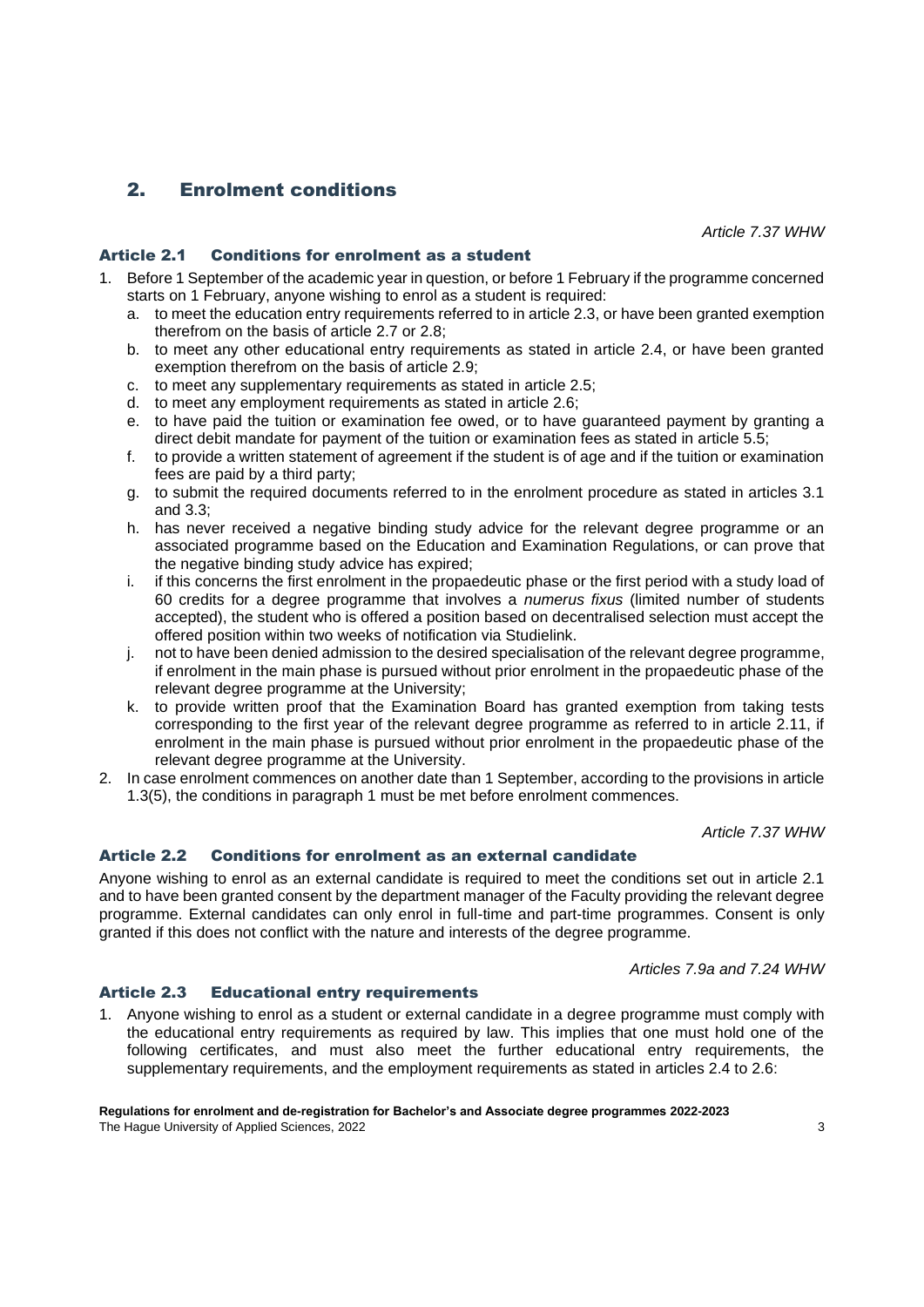- a. a VWO diploma (new style, as of 2010);
- b. a HAVO diploma (new style, as of 2009);
- c. an MBO diploma at level 4;<sup>1</sup>
- d. a certificate upon successfully completing the propaedeutic examination at a Dutch university of applied sciences or at a Dutch research university;
- e. a certificate upon successfully completing the final examination for a Bachelor's or Master's degree programme at a Dutch university of applied sciences or at a Dutch research university.
- 2. For enrolment in an accelerated three-year HBO track (180 credits) as stated in Article 7.9a, the prospective student must hold one of the following certificates, and must also meet the further educational entry requirements, the supplementary requirements, and the employment requirements as stated in articles 2.4 to 2.6:
	- a. a VWO diploma (new style, as of 2010);
	- b. a certificate upon successfully completing the propaedeutic examination at a Dutch research university;
	- c. a certificate upon successfully completing the final examination for a Bachelor's or Master's degree programme at a Dutch university of applied sciences or at a Dutch research university.
	- d. a diploma of the propaedeutic phase of a bachelor programme at a university of applied sciences within one year in the same (CROHO) programme or a related programme and with an average of at least 7.0, or
	- e. the concluding certificate of the entire International Foundation Programme (One Year Programme or Fast Track Programme) of The Hague Pathway College.
- 3. The University will treat old style HAVO (before 2009) and VWO (before 2010) diplomas as equivalent to new style HAVO and VWO diplomas, respectively, with due observance of the further educational entry requirements as stated in article 2.4 (2) and after assessment by the Admission Committee.
- 4. The Admission Committee may grant exemption of the entry requirements to anyone who does not possess a diploma as referred to in paragraph 1, 2, or 3, on the basis of article 2.7 or 2.8.

*Article 7.25 WHW*

### Article 2.4 Further educational entry requirements

- 1. Requirements relating to subject cluster, subjects, and other programme components may be set for anyone who holds a new style HAVO or VWO diploma and wishes to enrol in a degree programme. These requirements are based on the Regulations Governing Registration for and Admission to Higher Education. An overview of requirements is available at the University's website [\(www.thehagueuniversity.com\)](http://www.hhs.nl/). This also states the manner in which the requirements should be met prior to enrolling in the degree programme.
- 2. Prospective students holding an old style HAVO (before 2009) or VWO (before 2010) diploma have met the further educational entry requirements if the content of the subjects for which they have taken an examination covers all subjects included in the further educational entry requirements relating to the relevant degree programme.
- 3. Prospective students holding a diploma issued outside The Netherlands as referred to in article 2.7(1) and (2) have met the further educational entry requirements if the content of the subjects for which they have taken an examination covers all subjects included in the further educational entry requirements relating to the relevant degree programme.
- 4. If the prospective student doesn't comply with the educational entry requirements, he must prove that he can still meet comparable requirements by presenting a certificate that indicates that the deficiency has been resolved, as referred to in article 2.9.

**Regulations for enrolment and de-registration for Bachelor's and Associate degree programmes 2022-2023** The Hague University of Applied Sciences, 2022 46 Applied Sciences, 2022 4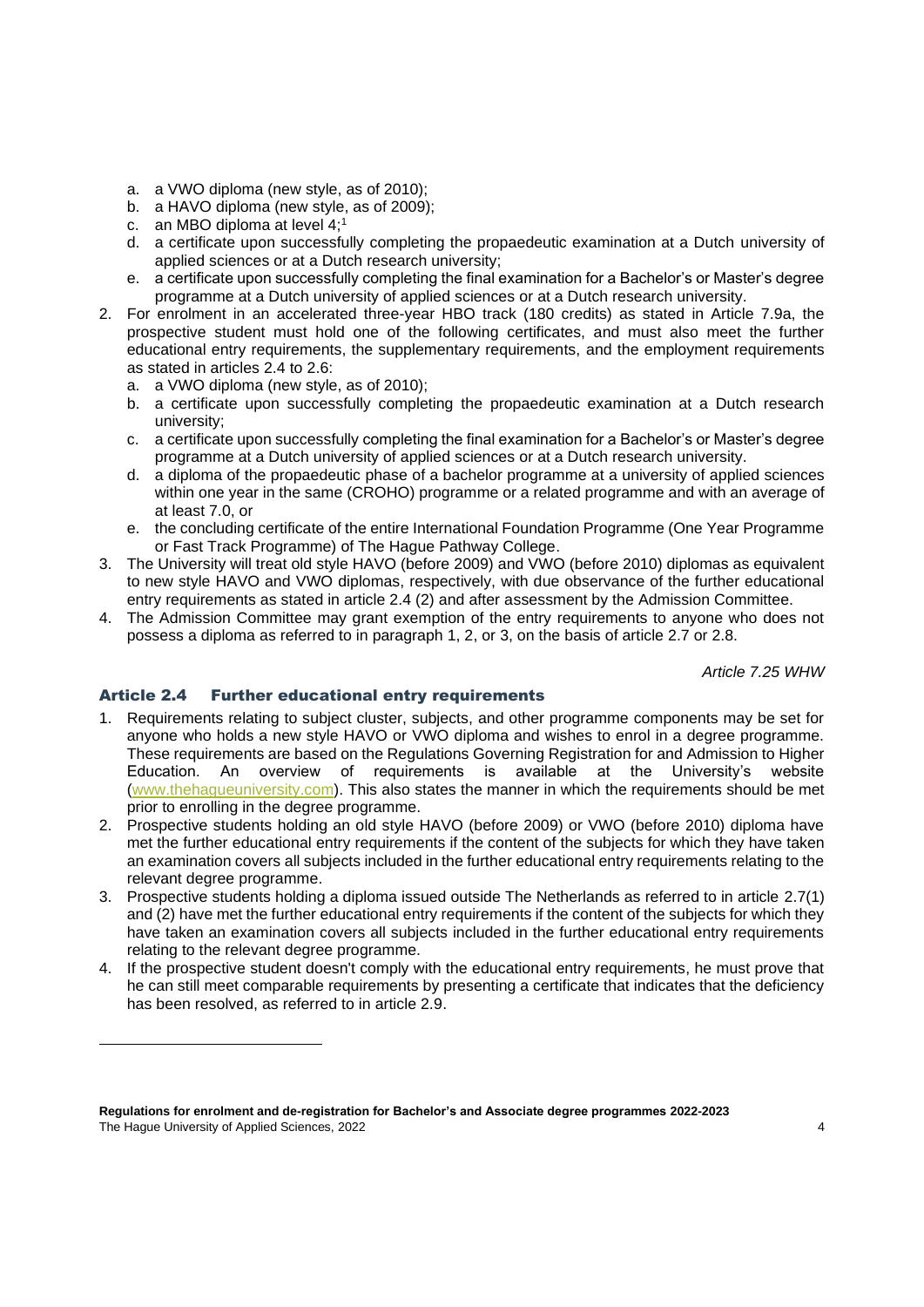#### Article 2.4a Special further educational entry requirements for the Education in Primary Schools (PABO) programme

1. Students who wish to be admitted with a senior general secondary education (havo) or lower secondary education 4 (mbo-4) diploma to the Education in Primary Schools degree programme (PABO) must prove prior to enrolment that they meet the knowledge requirements for geography, history, science and technology. The procedure applicable is described on [http://goedvoorbereidnaardepabo.nl.](http://goedvoorbereidnaardepabo.nl/)

*Article 7.26 WHW*

#### Article 2.5 Supplementary requirements

Supplementary requirements apply for certain programmes. The University's website [\(www.hhs.nl,](http://www.hhs.nl/) in Dutch) contains further information about the nature of these requirements, and on how to meet these requirements. Supplementary requirements apply for the following programmes:

- a. Teacher Education in Physical Education;
- b. Sport Studies.

*Article 7.27 WHW*

#### Article 2.6 Employment requirements

Supplementary requirements regarding professional activities that must be performed whilst pursuing the degree programme may be specified for part-time programmes, if the relevant activities are designated as units of study in the Education and Examination Regulations. The University's website [\(www.hhs.nl,](http://www.hhs.nl/) in Dutch) contains further information about the nature of these requirements for the associated degree programmes. Supplementary requirements apply for the following programmes:

- a. Business Administration;
- b. Facility Management (bachelor);
- c. Facility Management (Associate degree);
- d. Nursing (HBO);
- e. Social Work
- f. Skin Therapy (Dutch)

*Article 7.28 WHW*

#### Article 2.7 Exemption from the educational entry requirements on the basis of a diploma

1. The Admission Committee will grant exemption from the educational entry requirements stated in article 2.3(1) to prospective students who hold a diploma that was issued in the country of a signatory state that has ratified the Convention on the Recognition of qualifications concerning higher education in the European region (Treaty Series 2002, 137), and gives access to research-oriented or higher professional education in the relevant country.<sup>2</sup> The Admission Committee may grant exemption from the educational entry requirements stated in article 2.3(1) to prospective students who hold a diploma that was issued in The Netherlands or abroad and that the Admission Committee deems at least equivalent to a diploma as referred to in article 2.3(1).

<sup>2</sup>Without prejudice to the Admission Committee's power under Article IV.1 of the above convention to demonstrate a significant difference between access to higher education on the territory of the relevant country where the qualification was obtained and the general requirements laid down by or pursuant to the law.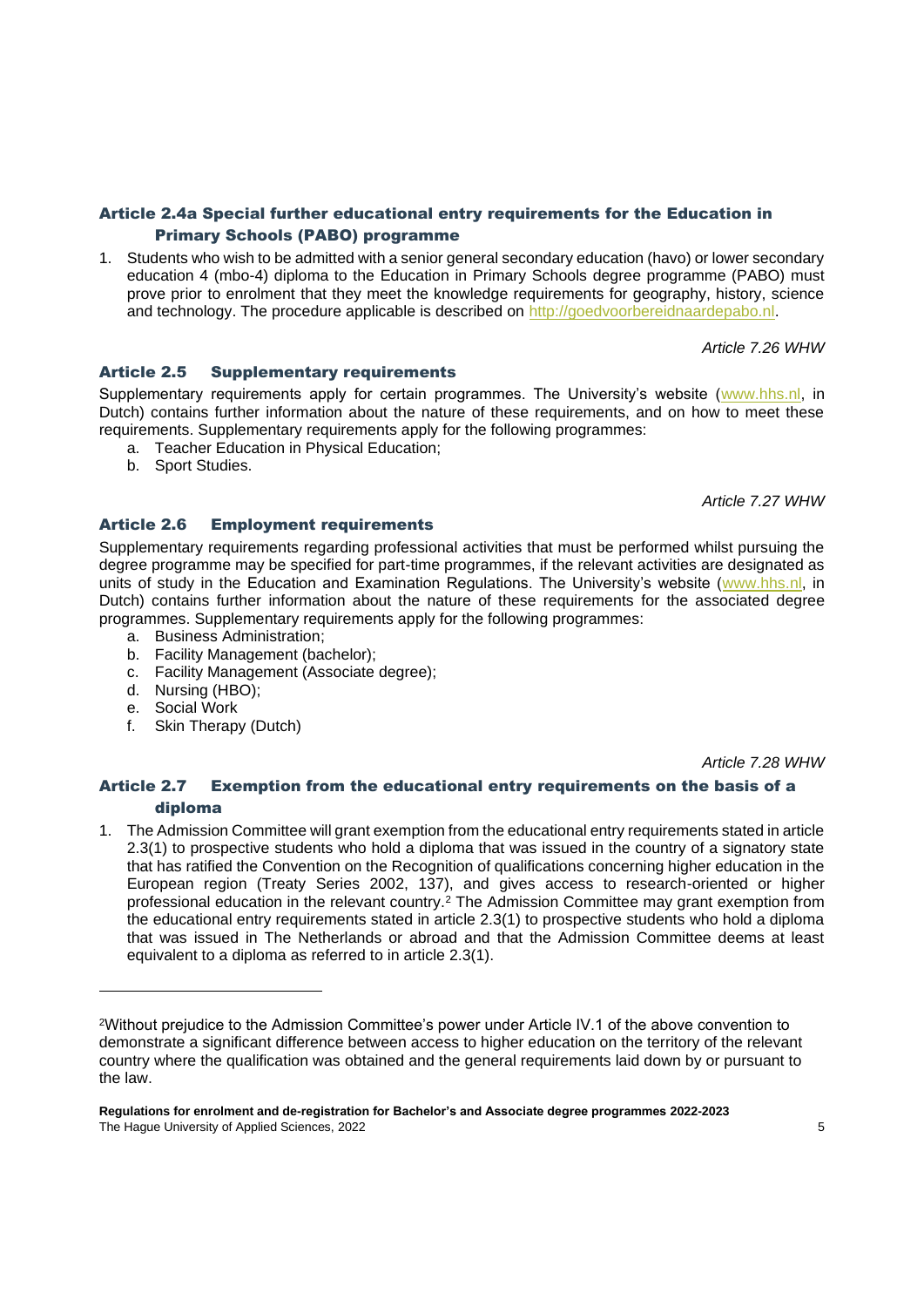- 2. The Admission Committee will grant exemption from the educational entry requirements stated in article 2.3(2) to prospective students who hold a diploma that was issued in The Netherlands or abroad and that the Admission Committee deems at least equivalent to a diploma as referred to in article 2.3(2).
- 3. If exemption from the educational entry requirements is granted on the basis of paragraph 1 or 2, the prospective student must meet the further educational entry requirements, the supplementary requirements, and the employment requirements stated in articles 2.4 to 2.6, where applicable.
- 4. If exemption from the educational entry requirements is granted on the basis of a foreign diploma, the prospective students must meet the language requirements stated in article 2.10.

#### *Article 7.29 WHW*

### Article 2.8 Exemption from the educational entry requirements on the basis of an admissions test

- 1. The Admission Committee may grant exemption from the educational entry requirements stated in article 2.3(1) to prospective students who have reached the age of 21 or above at the time of enrolment and have successfully completed an admissions test at the University.
- 2. The Admission Committee may depart from the age limit of 21 years for those holding a non-Dutch diploma providing access to a higher education institution in their own country. The Admission Committee may also depart from said age limit if a prospective student is unable to submit a diploma due to special circumstances.
- 3. The weighting of the components of the admission test correspond to the Regulations Governing Registration for and Admission to Higher Education and was adopted by the Admission Committee. The University's website [\(www.hhs.nl/inschrijving,](http://www.hhs.nl/inschrijving) 'Admission requirements') states the form of the admission test and how the aspiring student can apply.

*Article 7.25 WHW*

#### Article 2.9 Deficiency in further educational entry requirements

- 1. The Admission Committee may decide that a prospective student, who does not meet the further educational entry requirements stated in article 2.4, will be granted admission, provided that the prospective student is able to present a valid certificate to prove that the deficiency has been resolved.
- 2. The University's website [\(www.hhs.nl/inschrijving,](http://www.hhs.nl/inschrijving) 'Admission requirements') states which certificates can be used by the prospective student to prove that the deficiency has been resolved.

*Article 7.28 WHW*

#### Article 2.10 Language requirements

- 1. He/she who possesses a non-Dutch diploma as referred to in article 2.7(1) and who wishes to be enrolled in a programme that is taught in the Dutch language must provide proof of sufficient proficiency in Dutch by one of the following means:
	- a. a NT2 Level II State Exam for Dutch as a second language;
	- b. a diploma or certificate that the Admission Committee deems to be the equivalent of the diplomas and certificates stated in paragraph 1(a) and 1(b).
- 2. He/she who possesses a non-Dutch diploma as referred to in article 2.7(1) and who wishes to be enrolled in a programme that is taught in the English language needs not provide proof of sufficient proficiency in English if the diploma was issued in one of the following countries:
	- a. Australia;
	- b. Canada;
	- c. the Republic of Ireland;
	- d. Malta;

**Regulations for enrolment and de-registration for Bachelor's and Associate degree programmes 2022-2023** The Hague University of Applied Sciences, 2022 6 and the University of Applied Sciences, 2022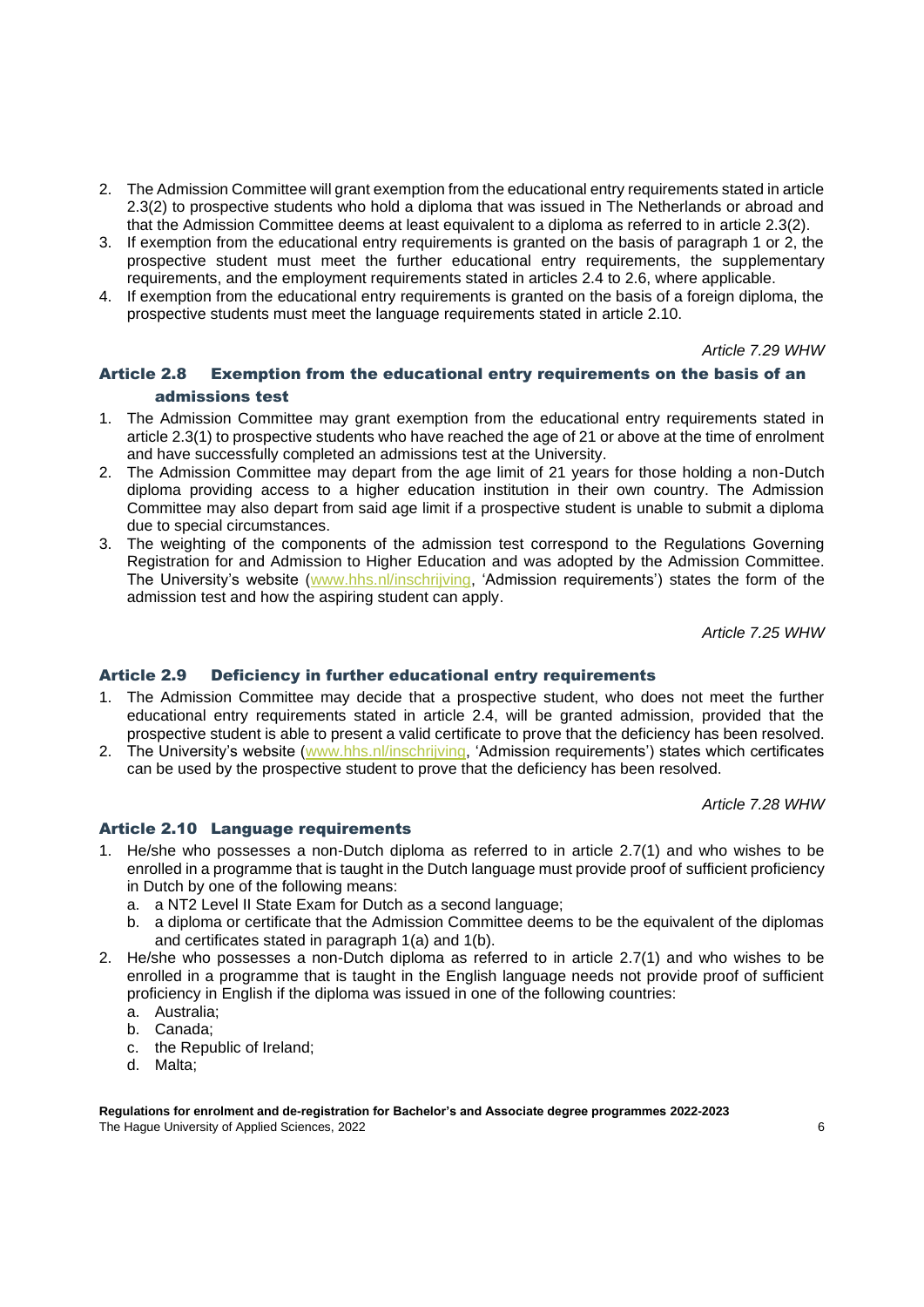- e. New Zealand;
- f. the United Kingdom;
- g. the United States of America.
- h. South Africa;
- 3. Anyone who does not meet the criteria stated in paragraph 2 and hold a diploma issued outside of the Netherlands as referred to in article 2.7(1), and wishes to be enrolled in a degree programme that is taught in the English language, must provide proof of sufficient proficiency in English by means of an IELTS, TOEFL or Cambridge ESOL certificate. The minimum scores are as follows:
	- a. for IELTS tests: 6.0 overall; additionally, the programme may stipulate that a minimum score of 6.0 must be obtained for each test component;
	- b. for TOEFL tests (internet based): 80 overall; additionally, the programme may stipulate that a minimum score of 20 must be obtained for each test component.
	- c. for a Cambridge ESOL (CPE/CAE/FCE) test: 169 and grade A, B or C; additionally, the programme may stipulate that a minimum score of 169 must be obtained for each test component.
- 4. Anyone who is able to produce a certificate for one of the examinations that are referred to on the website of the university of applied sciences [\(www.hhs.nl/inschrijving,](http://www.hhs.nl/inschrijving) 'Admission requirements/language requirements') and has sat an examination for English will be eligible for an exemption from the obligation to do a language test.

*Article 7.30 WHW*

#### Article 2.11 Admission to the main phase

- 1. In addition to the conditions set out in article 2.3, in order to gain admission to the main phase of a bachelor's degree programme, the student must hold a certificate demonstrating successful completion of the foundation programme examination of that degree programme at The Hague University of Applied Sciences, or evidence from the Examination Board for said degree programme granting the student exemption from all tests associated with the foundation programme stage of that degree programme.
- 2. The Examination Board may impose restrictions on sitting tests that form part of the main phase as long as the student is enrolled in the propaedeutic phase.

*Article 7.8b WHW*

### Article 2.12 Enrolment following negative binding study advice (BNSA)

- 1. Those who have received a negative binding study advice may at a later time still enrol in the same degree programme or a similar degree programme, if the negative binding advice has lapsed. The conditions for this are described in Chapter 7 of the Education and Examination Regulations.
- 2. He who has lodged an appeal against a decision to issue him binding negative study advice may nonetheless enrol in the same degree programme until the Examination Appeals Board has made a decision on the appeal. If the Examination Appeals Board has dismissed the appeal, has deemed the appeal inadmissible, or if the student withdraws the appeal, the student's enrolment will be terminated. Termination will take effect from the month following the month in which the student has withdrawn the appeal or in which the Legal Protection Desk has informed the student that the Examination Appeals Board has taken a decision.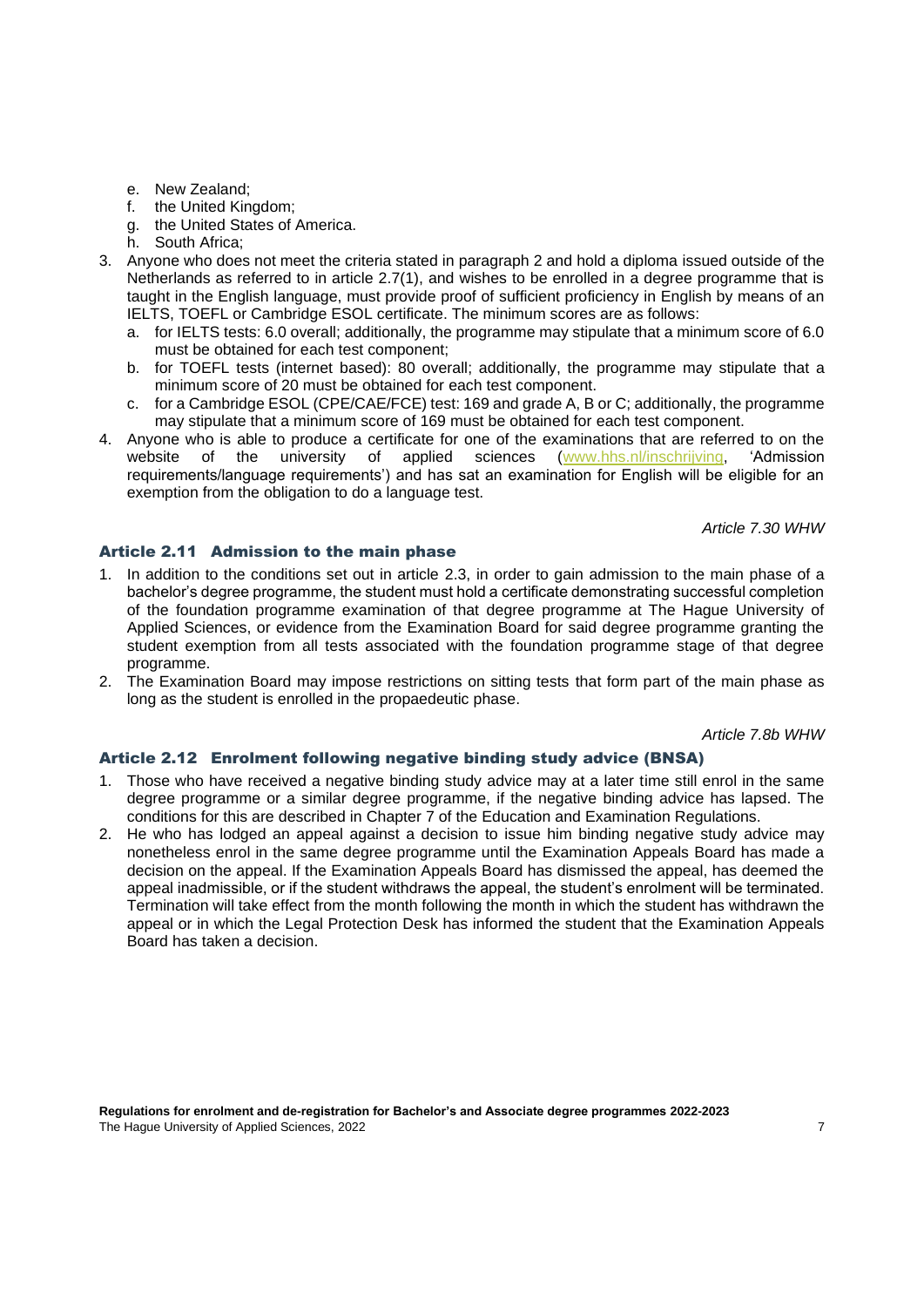# 3. Enrolment procedure

*Article 7.33 WHW*

# Article 3.1 Procedure for first-time enrolment

- 1. He who wishes to enrol as a first-time student in a degree programme is required to apply for enrolment via Studielink. If application via Studielink is not possible, the prospective student should apply for enrolment using the enrolment form which can be obtained from the Enrolment Centre.
- 2. Registration for the foundation programme stage of a Bachelor's degree programme or the first period with a study load of 60 credits for an Associate degree programme must take place in a timely manner. The terms and other conditions are described in article 3.2.
- 3. The following documents must be submitted when applying for first-time enrolment:
	- a. a copy of the passport or ID card, if the prospective student's identity cannot be verified via Studielink;
	- b. in case of a diploma or certificate that was issued in The Netherlands: a certified copy of the diploma or certificate with a certified list of marks, if verification of the prospective student's prior education and diploma via Studielink is not possible;
	- c. in case of a diploma or certificate that was issued in The Netherlands: the original diploma or certificate, including the list of marks, must be presented to the Enrolment Centre;
	- d. the other documents listed on the website;
	- e. for citizens of non-EEA countries<sup>3</sup> aged 18 years and over: proof (a residence permit or a written statement from the competent authorities) confirming legal residence in the Netherlands on the first day on which the degree programme commences.
	- f. for enrolment in the main phase without prior enrolment in the propaedeutic phase of the relevant degree programme at the University: a certificate evidencing that the Examination Board has granted exemption from taking the tests corresponding to the propaedeutic phase of the relevant degree programme.
- 4. In addition, the student must fulfil the payment conditions described in article 5.1.
- 5. After enrolment the student will receive digital proof of enrolment.

#### *Articles 7.31a, 7.31b, 7.31c, and 7.31d WHW*

# Article 3.2 Deadlines and conditions of registration for the foundation programme stage of a Bachelor's degree programme or the initial period with a study load of 60 credits for an Associate degree programme

- 1. An individual who applies for enrolment in the foundation programme stage of a bachelor's degree programme or the initial period with a study load of 60 credits of an Associate degree programme at The Hague University of Applied Sciences must have submitted this application no later than:
	- a. 1 May prior to the academic year in which the student wishes to enrol, if the student has not yet applied for enrolment in said academic year at another research university or university of applied sciences in the Netherlands;
	- b. 31 August prior to the academic year in which the student wishes to enrol, if the student has already applied for enrolment in said academic year at another research university or university of applied sciences in the Netherlands by 1 May the latest;
	- c. 31 August prior to the academic year in which the student wishes to enrol, if the student was enrolled in another degree programme at a research university or university of applied sciences in

<sup>&</sup>lt;sup>3</sup> Non-EEA means students holding a nationality other than the nationality of one of the EU member states, Norway, Iceland, Liechtenstein or Switzerland.

**Regulations for enrolment and de-registration for Bachelor's and Associate degree programmes 2022-2023** The Hague University of Applied Sciences, 2022 8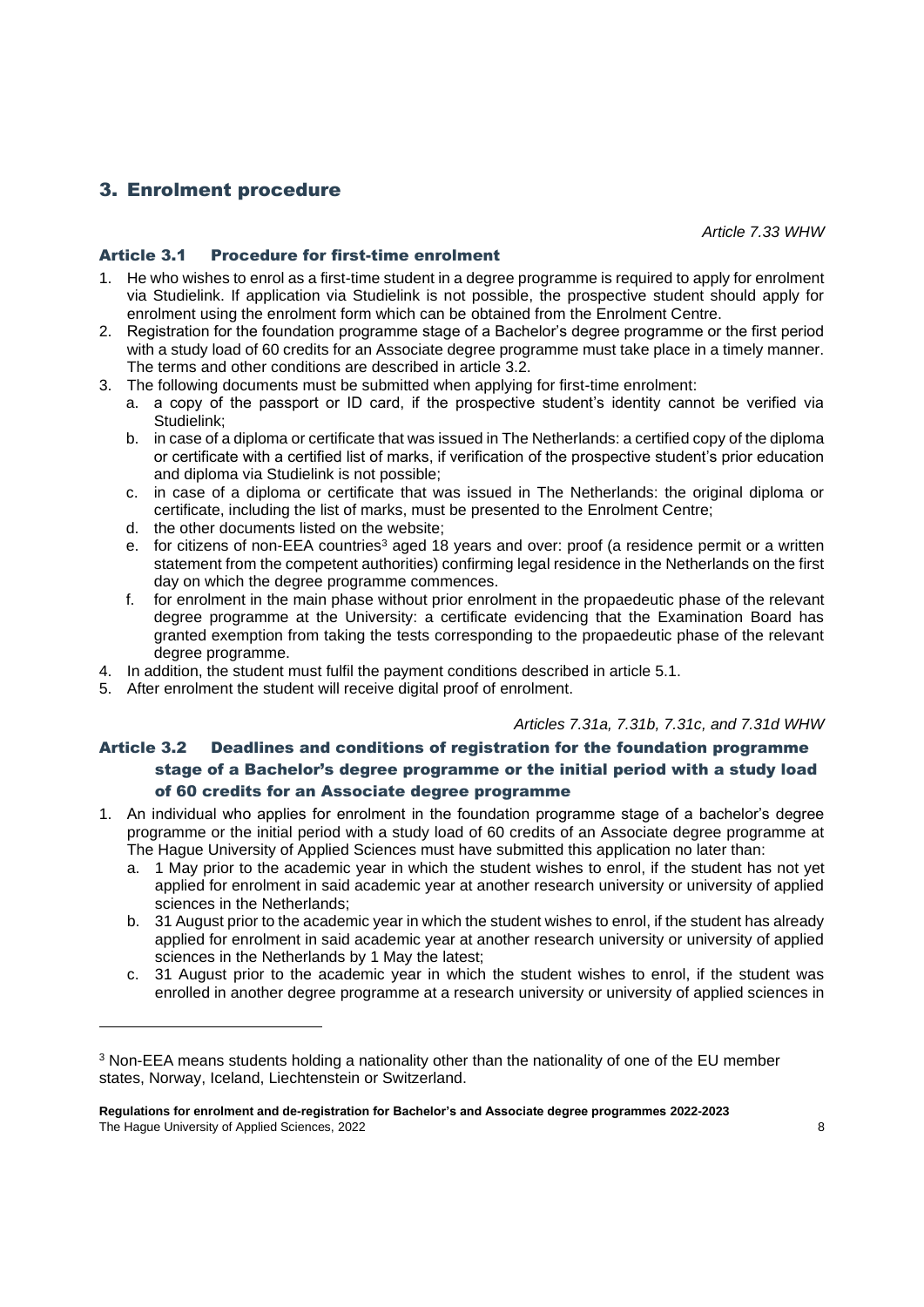the Netherlands in the academic year prior to the academic year in which the student wishes to enrol, and if the student was issued negative binding study advice after 1 May, resulting in the student not being able to pursue this degree programme;

- d. 15 January prior to the academic year in which the student wishes to enrol, if the student wishes to enrol for the Skin Therapy degree programme, contrary to the provisions in parts a, b and c.
- e. 15 August if registration relates to a part-time or dual degree programme, with the exception of the following dual degree programmes: Law, Applied Safety & Security Studies, Public Administration.
- f. 15 January if the application is for a bachelor's or AD programme with February entrance.
- g. Those who enrol in a timely manner will be invited for a Study Choice Check. The website of the university of applied sciences contains more information about the way in which the Hague University of Applied Sciences offers the Study Choice Check.
- 2. If attending The Hague Matching Days causes serious inconvenience because the aspiring student resides at a long distance from The Hague, the Study Choice Check may also be conducted digitally or by phone.
- 3. If the prospective student doesn't enrol in time, enrolment will denied. If an application has been rejected on this basis, the prospective student may request the department manager to reconsider his application. The department manager assesses this request on the basis of at least the motivation of the prospective student, and the reason stated for exceeding the terms. The Executive Board may lay down further rules with regard to admissible reasons for exceeding the time limits for submitting an application. In addition to this, the department manager may decide that the prospective student must also successfully complete an interview, a test or an assignment. Upon the department manager's positive assessment, the application for enrolment will still be processed.
- 4. The stipulations in this article do not apply to:
	- a. external candidates;
	- b. external minor students.

*Article 7.33 WHW*

#### Article 3.3 Procedure for subsequent enrolments

- 1. A student wishing to continue his degree programme at the end of the academic year must apply for re-enrolment via Studielink by 31 August. If it is not possible to re-enrol via Studielink, the student should re-enrol using the enrolment form which can be obtained from the Enrolment Centre.
- 2. In addition, the student must fulfil the payment conditions described in article 5.1 in a timely manner.

# 4. Refusal, cancellation or termination of enrolment

#### Article 4.1 Cancellation of enrolment before the start of the academic year

- 1. He who has enrolled in a degree programme at the University may cancel his enrolment before the first day of enrolment. If enrolment has taken place as of the start of the academic year, cancellation is only possible before 1 September. If enrolment has taken place as of another date, cancellation is only possible before this date.
- 2. A request to this end must be submitted via Studielink before the first day of enrolment.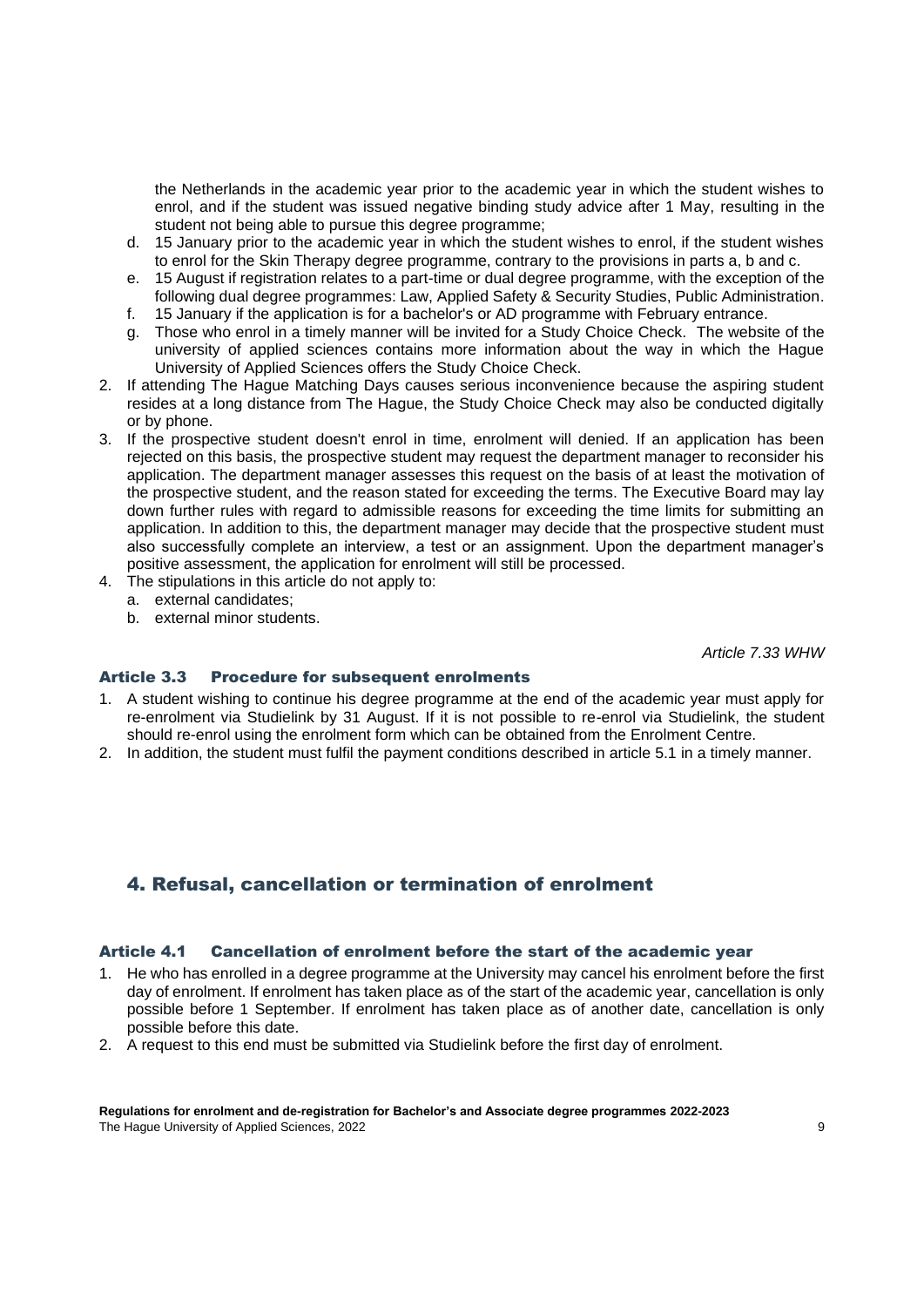3. In the event enrolment is cancelled in the manner described under paragraph 1, no tuition or examination fees or a portion thereof are payable by the student.

*Article 7.42 WHW*

# Article 4.2 Termination of enrolment at the request of the student and after graduation

- 1. The Executive Board will terminate enrolment upon the request via Studielink of an individual enrolled in a degree programme with effect from the month indicated by the student in his request for termination, on the understanding that enrolment cannot be terminated earlier than the first day of the month following the month in which the request was received.
- 2. If a student has passed the final examination, his enrolment will not be terminated automatically. In case the student wishes to terminate his enrolment after passing the final examination, he must submit a request to this end via Studielink. The Executive Board will terminate enrolment with effect from the month indicated by the student in his request of termination, on the understanding that enrolment cannot be terminated earlier than the first day of the month following the month in which the request was received.
- 3. The student is responsible at all times for the timely termination of any study grant and student travel card he might receive upon termination of enrolment.
- 4. After submitting a request of termination, the student cannot change the month as of which the termination will take effect.

#### *Articles 7.8b, 7.12b, 7.32, 7.37, 7.42, 7.42a, and 7.57h WHW*

# Article 4.3 Refusal, cancellation or termination of enrolment by order of the Executive Board

- 1. The Executive Board will refuse to enrol a person if they have failed to comply with the requirements and conditions of enrolment set out in these regulations.
- 2. The Executive Board may refuse or cancel enrolment if there are well-founded fears that the individual concerned will abuse his enrolment and the attached rights by seriously undermining the special nature of the University.
- 3. The Executive Board may terminate or refuse the enrolment of the individual concerned if the student's conduct or remarks prove that the student is unsuitable for practising one or more professions for which the degree programme chosen or pursued trains the student, or for the practical preparation of professional practice.
- 4. The Executive Board may refuse a student's enrolment if the student wishes to enrol in a degree programme that is the same as or related to a degree programme offered by another institution for which the student has been refused pursuant to paragraph 3 of this article.
- 5. If the individual concerned, as referred to in paragraph 3 of this article, has enrolled in a degree programme other than that for which the individual was refused pursuant to paragraph 3 and is pursuing a specialisation within the other degree programme corresponding to, or the practical preparation for professional practice thereof is related to the degree programme for which the student has been refused pursuant to paragraph 3, the Executive Board may decide that the student is not permitted to pursue the specialisation or other components of that particular degree programme.
- 6. On the recommendation of the Examination Board of the degree programme in which the individual concerned is enrolled, the Executive Board may terminate the student's enrolment if the student has committed serious fraud.
- 7. If a student violates the regulations and house rules of the University of Applied Sciences, the Executive Board may deny the student access to the institution or parts thereof for the duration of one year at the most, or terminate the student's enrolment for the same period of time. In the event the student has caused serious disturbance inside the buildings and on the grounds by violating the rules and continues

# **Regulations for enrolment and de-registration for Bachelor's and Associate degree programmes 2022-2023**

The Hague University of Applied Sciences, 2022 10 and the University of Applied Sciences, 2022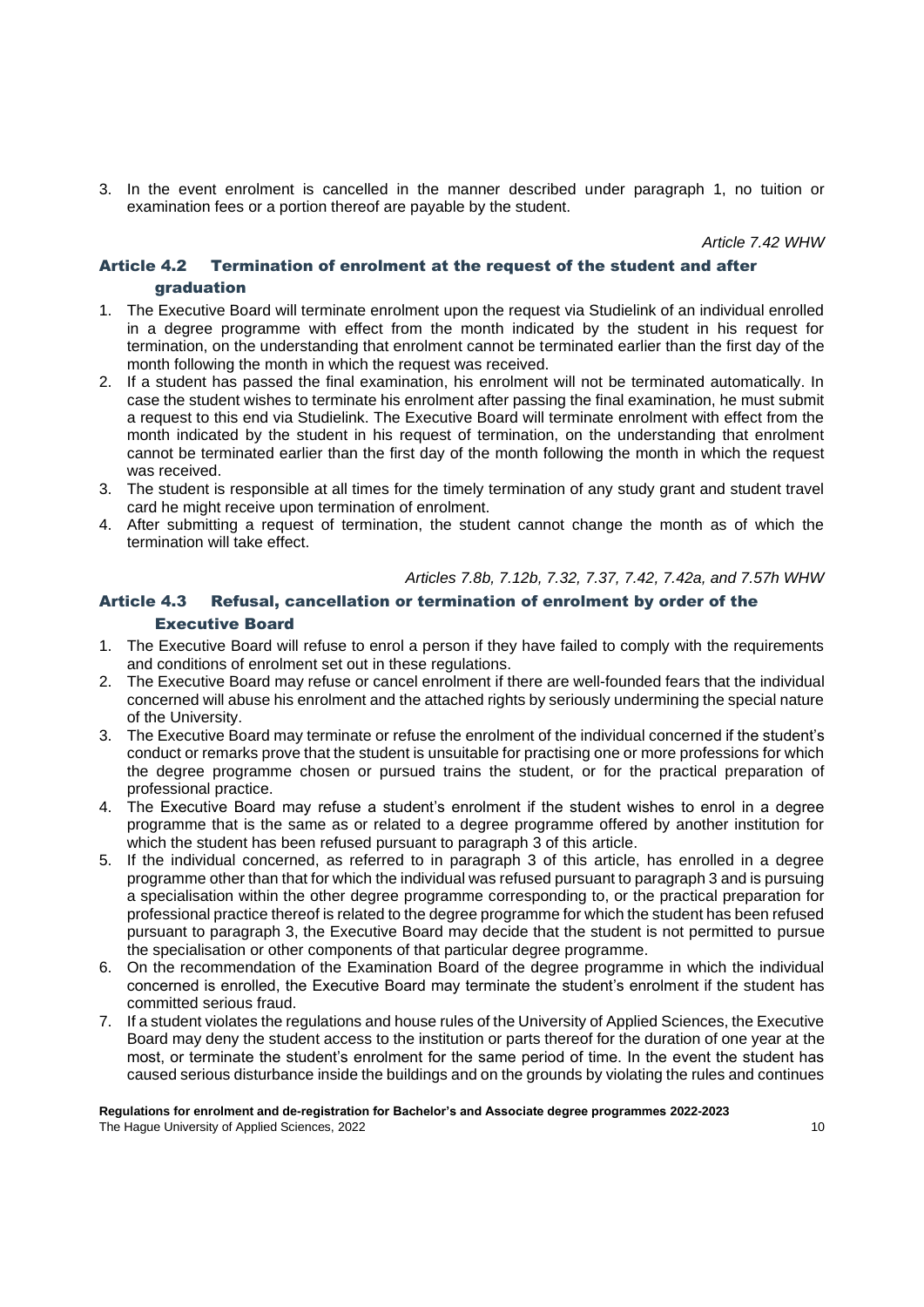to cause disturbance despite a summons from or on behalf of the administration of the institution, the Executive Board may permanently deny the student access to the institution or terminate the student's enrolment.

- 8. The Executive Board may terminate enrolment if an enrolled student has failed to pay the statutory or institutional tuition fees, or the examination fees after having received a reminder for payment thereof. Enrolment will be terminated with effect from the second month following the demand for payment.
- 9. The Executive Board will deny or terminate enrolment if all (or part of) the tuition fees or collection fees for the previous academic year or the previous academic years have not been paid.
- 10. If after enrolment it emerges that enrolment has not taken place in accordance with article 1.3(10) for whatever reason, the Executive Board will terminate the enrolment of the student or external candidate with immediate effect.
- 11. The Executive Board will terminate enrolment if the student has received negative binding study advice in the course of the academic year. Termination will take place with effect from the second month following the month in which study advice was issued, unless the student requests termination of enrolment with effect from the month following the month in which study advice was issued.

#### *Articles 7.42 and 7.42a WHW*

### Article 4.4 Procedure concerning refusal, cancellation or termination of enrolment

- 1. A student wishing to terminate enrolment during the academic year must submit a request to that end via Studielink. Upon termination of enrolment, the student is entitled to a refund of tuition fees in accordance with article 5.4.
- 2. Before implementing the measure referred to in article 4.3(2-7), the Executive Board will seek advice from the Examination Board or the department manager of the faculty responsible for the relevant degree programme and will offer the student the opportunity to be heard on the matter. The interests involved will be carefully weighed.
- 3. The Executive Board will inform the individual concerned and DUO, the Education Executive Agency, about the termination of enrolment.
- 4. If the university of applied sciences has issued the student a Proof of Payment of Tuition Fees (*Bewijs Betaald Collegegeld*), the tuition fees will only be refunded after the student has returned the original Proof of Payment of Tuition Fees to the university of applied sciences.

*Articles 7.37 and 7.42 WHW*

Article 4.5 Temporary derogatory condition for enrolment and termination of enrolment related to COVID-19 (this provision is not yet in effect and will only become effective if the legislature has decided to do so; in that case, the provision will not be in italics)

- 1. The Executive Board may, in derogation of section 7.37 WHW, enroll a person who, as a result of the outbreak of COVID-19, has not yet been able to meet the admission requirements, as of September 1, 2022, for a program at the university of applied sciences in accordance with the conditions set by law or ministerial regulation.
- 2. The Executive Board will terminate the enrollment of a person enrolled on the basis of the first paragraph as of December 31, 2022, if the admission requirements have not been met before January 1, 2023.
- 3. The Executive Board may decide not to terminate the enrollment due to failure to meet the deadline as described in paragraph 2 through no fault of the student, if termination would result in serious inequity. In such a case, the registration will be terminated on August 31, 2022 at the latest, if the admission requirements have not been met.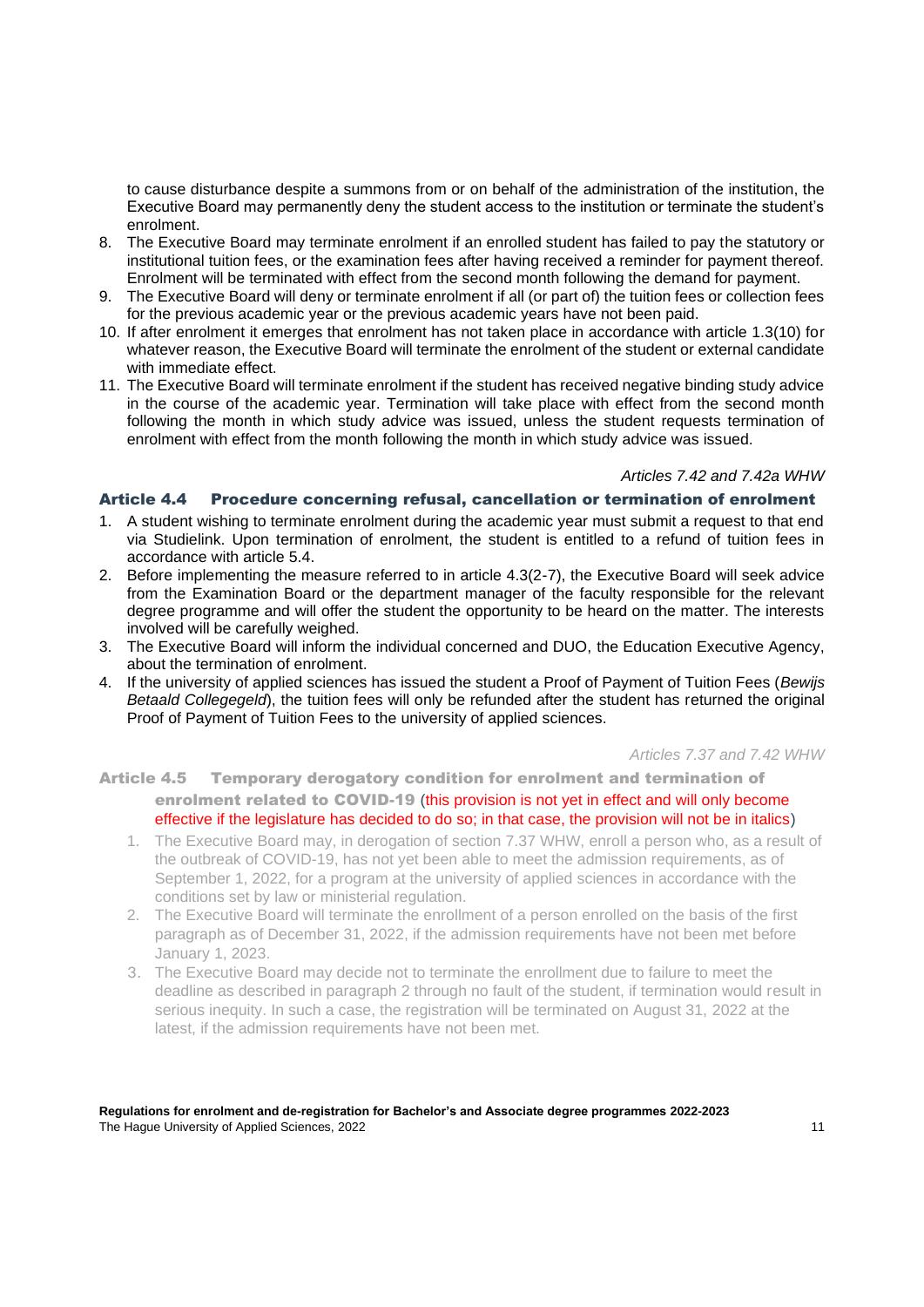# 5. Tuition and examination fees

*Articles 7.43, 7.44, and 7.45 WHW*

# Article 5.1 Tuition and examination fees

- 1. Statutory or institutional tuition fees are payable by a student for every academic year of a degree programme in which the student has been enrolled by the Executive Board.
- 2. The amount of the tuition fees payable for each academic year is determined annually. The amount of statutory tuition fee is determined by or pursuant to the law; the amount of institutional tuition fee is determined by the Executive Board. The Executive Board may set distinct institutional tuition fees for each programme, group of programmes, or group of students.
- 3. Examination fees are payable by those who have enrolled as an external candidate.
- 4. The Executive Board determines the amount of the examination fee.

*Article 7.45a WHW*

# Article 5.2 Statutory tuition fees

- 1. The statutory tuition fee applies to students who on the first day of enrolment:
	- a. have not yet obtained a bachelor's degree<sup>4</sup> in the case of a bachelor's degree programme, or has not yet obtained a Bachelor's, Associate or Master's degree in the case of an Associate degree programme, unless the prospective student has enrolled for the first time in a degree programme that is registered in the CROHO under Education or Health Care. This applies to the following degree programmes at The Hague University of Applied Sciences: Education in Primary Schools (PABO), Physical Education Teacher Training Programme (HALO), Nutrition and Dietetics, Skin Therapy, and Nursing, and
		- b. belong to one of the groups of people referred to in Section 2.2 of the Student Finance Act 2000<sup>5</sup> or hold Suriname nationality.
- 2. The statutory tuition fee is also payable by the student who meets the criterion stated in paragraph 1(b), and who:
	- a. has followed a Bachelor's, Associate or Master's degree programme for the first time at a university of applied sciences in the Netherlands for which he/she obtained a degree, and
	- b. is enrolled in a degree programme at the University, in which enrolment first took place before obtaining the degree for the programme mentioned in paragraph 2(a), and has since been enrolled uninterruptedly.
- 3. If it appears during the course of the academic year that a student who had not been awarded a Bachelor's degree upon enrolling for a Bachelor's degree programme, according to BRON HO on 1 September, actually had obtained a Bachelor's degree, or a Bachelor's, Associate or Master's degree

<sup>4</sup> A Bachelor's degree is equivalent to passing the final examination of a degree programme in higher professional education with a study load of 168 credits or a '*kandidaats'* examination of a degree programme in research-oriented higher education under the WHW as applicable on 31 August 2002. A Bachelor's and Master's degree is equivalent to passing the final examination of a degree programme in research-oriented higher education under the WHW as applicable on 31 August 2002, or pursuant to Sections 18.14 and 18.15 of the WHW.

<sup>5</sup> This group largely corresponds to the group of students holding the nationality of one of the EU or EEA member states, Turkey (subject to certain conditions), or Switzerland, and relatives of EU citizens residing in the Netherlands who are non-EEA nationals, non-Dutch citizens holding specific residence permits or non-Dutch citizens who are waiting on specific residence permits or extension thereof, and those who are already using a student grant or loan, and non-Dutch citizens who previously received a contribution under the Fees and Educational Expenses (Allowances) Act (WTOS).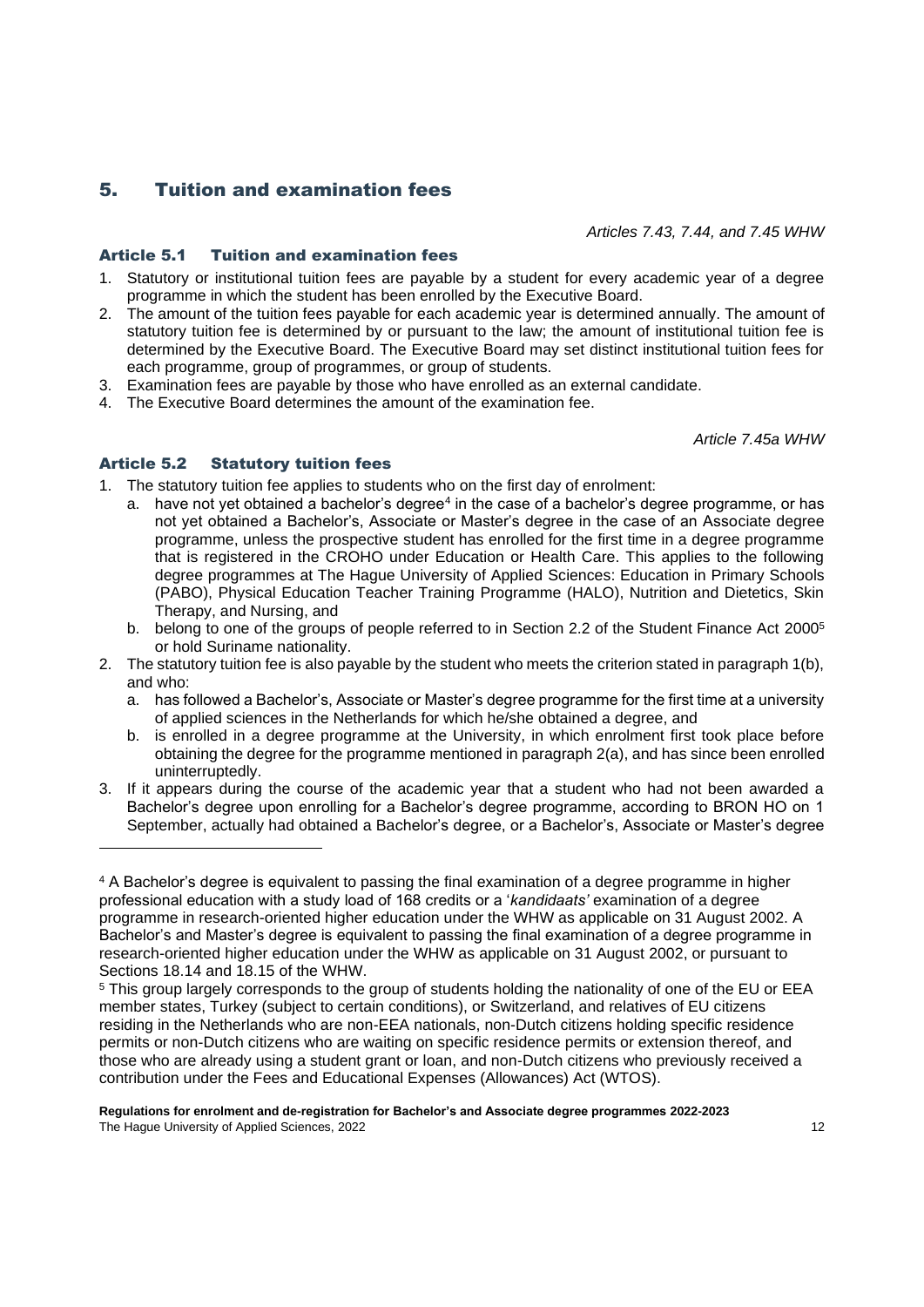upon enrolling for an Associate degree programme, and this student fails to meet the requirements stated in paragraph 2, this student will still be required to pay the institution's tuition fee.

*Article 7.46 WHW*

### Article 5.3 Institutional tuition fees

The institutional tuition fee apply to students who do not meet the conditions relating to the statutory tuition fee referred to in article 5.2(1-2), and to students who comply with Article 5.2(3).

*Article 7.48 WHW*

#### Article 5.4 Lowering, exemption from and refund of tuition and examination fees

- 1. If a student enrols during the academic year, a portion of the tuition fee will be payable by the student, i.e. one twelfth for every remaining month of the academic year in which he is enrolled.
- 2. A student whose enrolment has been terminated in the course of the academic year pursuant to articles 4.2 or 4.3 is entitled to a refund of one twelfth of the tuition fee for every month the academic year continues after termination of the student's enrolment. The student is not entitled to a refund if:
	- a. the enrolment is terminated as of July or August;
	- b. the student is enrolled in one or more other degree programmes at the University, or
	- c. the student was issued a Proof of Payment of Tuition Fee (*Bewijs Betaald Collegegeld*), and the student has not yet returned the original Proof of Payment of Tuition Fee to the University.
- 3. If a student dies in the course of the academic year, one twelfth of the tuition fee will be refunded for each consecutive month after the student's decease.
- 4. If a student is enrolled in a degree programme at The Hague University of Sciences or at another Dutch university of applied sciences or research university, and has paid the statutory tuition fee, and wishes to enrol in another degree programme for which he meets the criteria for the statutory tuition fee as stated in article 5.2(1-2), the student will not pay tuition fees for the latter degree programme, unless the amount for the latter degree programme exceeds that of the degree programme described first. In that case the difference between the lower and higher amount is payable by the student to the University. If the student passes the final examination of the degree programme that he first enrolled in, or if the student terminates his enrolment in this degree programme, he is not entitled to a refund of part of the tuition fee, unless he also terminates his enrolment in the other degree programme.
- 5. If a student is enrolled in a degree programme at another Dutch university of applied sciences or research university, and wishes to enrol in a degree programme at the University, and if the institutional tuition fee is payable for one or more of these programmes, no exemptions from tuition fees will be granted for enrolment at the University.
- 6. A student enrolled in a degree programme at the University who has paid the institutional tuition fee and wishes to enrol in a further degree programme at the University will pay the institutional tuition fee once only.
- 7. A student pursuing government-funded education other than higher education, for which course fees are payable, who in the same academic year either additionally or instead wishes to enrol in a degree programme at the University and meets the criteria for the statutory tuition fee for that programme, as stated in article 5.2(1-2), will pay tuition fee for the University amounting to the difference between the course fees already paid and the statutory tuition fee.
- 8. If tuition fees are paid in instalments, as stated in article 5.5(1)(b), refunds will only be made if the eventual amount due is less than the total amount paid. In that case, the difference between the total amount paid and the eventual amount due will be refunded.
- 9. Those seeking exemption from or lowering of tuition fees are required to submit the required proof of enrolment and tuition fee payment receipts together with their request to the Enrolment Centre.
- 10. The examination fee cannot be lowered or refunded, nor can external candidates be granted exemption from examination fees.

#### **Regulations for enrolment and de-registration for Bachelor's and Associate degree programmes 2022-2023** The Hague University of Applied Sciences, 2022 13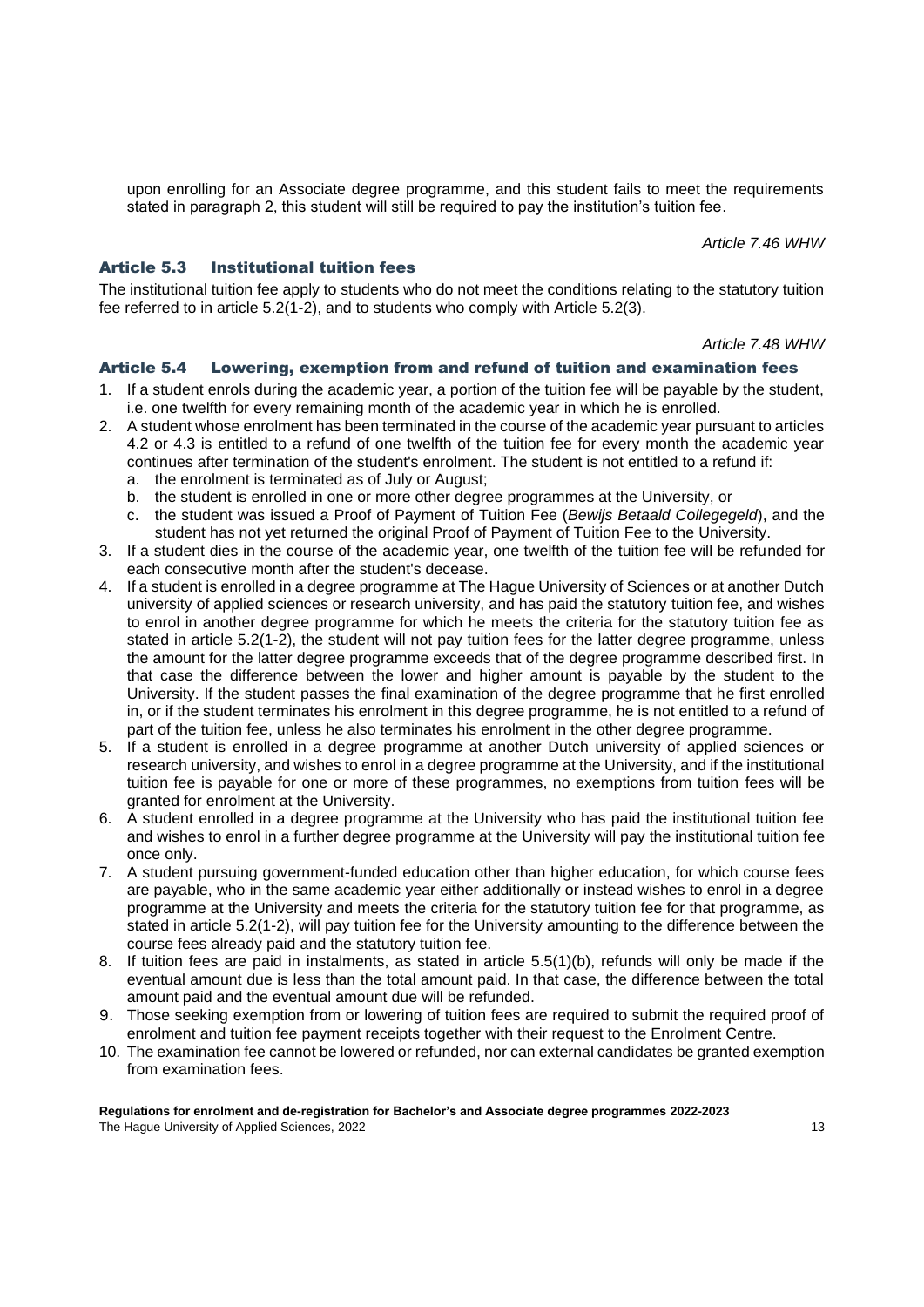## Article 5.5 Payment of tuition and examination fees

- 1. Students should pay the tuition fee using one of the following payment options:
	- a. payment at once by means of a digital direct debit mandate via Studielink, by submitting a signed payment authorisation form, or in case of an international student who does not yet have a SEPA bank account, payment at once via bank transfer.
	- b. payment in instalments by means of a direct debit mandate via Studielink or by issuing a signed payment authorisation form. If enrolment takes place in the course of the academic year, the instalments will be determined on a pro rata basis. Payment in instalments involves an administrative charge of €24.
- 2. External candidates can only pay their examination fee at once.
- 3. The tuition or examination fees must be paid by or on behalf of the student. If payment is made by a third party on the student's behalf, the student who has reached the age of majority must agree to this payment in writing.
- 4. If it is not possible to pay the tuition fee owed by means of a direct debit mandate (because the account balance is insufficient, for instance), or if the payment is cancelled by counter-entry, and the student has still not paid the amount due within a term determined by the University, the student will lose his right to pay in instalments. The University will establish a term within which the student must pay the tuition fee owed. If the student does not pay the tuition fee in full within the specified term, enrolment may be terminated in accordance with article 4.3(8), collection of the tuition fee that has yet to be paid at that time will be transferred to a debt collection agency, and the amount payable will be increased with the debt collection costs together with statutory interest.
- 5. If the student has payment arrears, he may be denied access to the IT facilities.
- 6. As long as the payable tuition or examination fees remain unpaid, no certificate will be awarded to the student for passing an examination, and no statement of successfully completed tests will be issued. The student may be denied access to education, use of the educational facilities and the buildings.

*Article 7.50 WHW*

# Article 5.6 Other contributions and costs

- 1. Enrolment is independent of any financial contribution other than the tuition or examination fees.
- 2. The Education and Examination Regulations relevant to every degree programme shall contain an indication of the costs of study material for students. A student may only be asked to purchase study material if required for the degree programme as set out in the Education and Examination Regulations.
- 3. The costs arising from the statutory obligations pertaining to the provision of education are not charged to students.
- 4. No financial fees are charged for providing additional opportunities to take tests outside the academic calendar, as set out in the Education and Examination Regulations.
- 5. No financial fees are charged for pursuing minors at the University or at another institution approved by the Examination Board, unless the costs for a minor pursued at another institution exceed the amount of € 70 per study credit, in which case the difference between the actual costs and the number of study credits times  $\epsilon$  70 is payable by the student.

# 6. Provisions for the enrolment of external minor students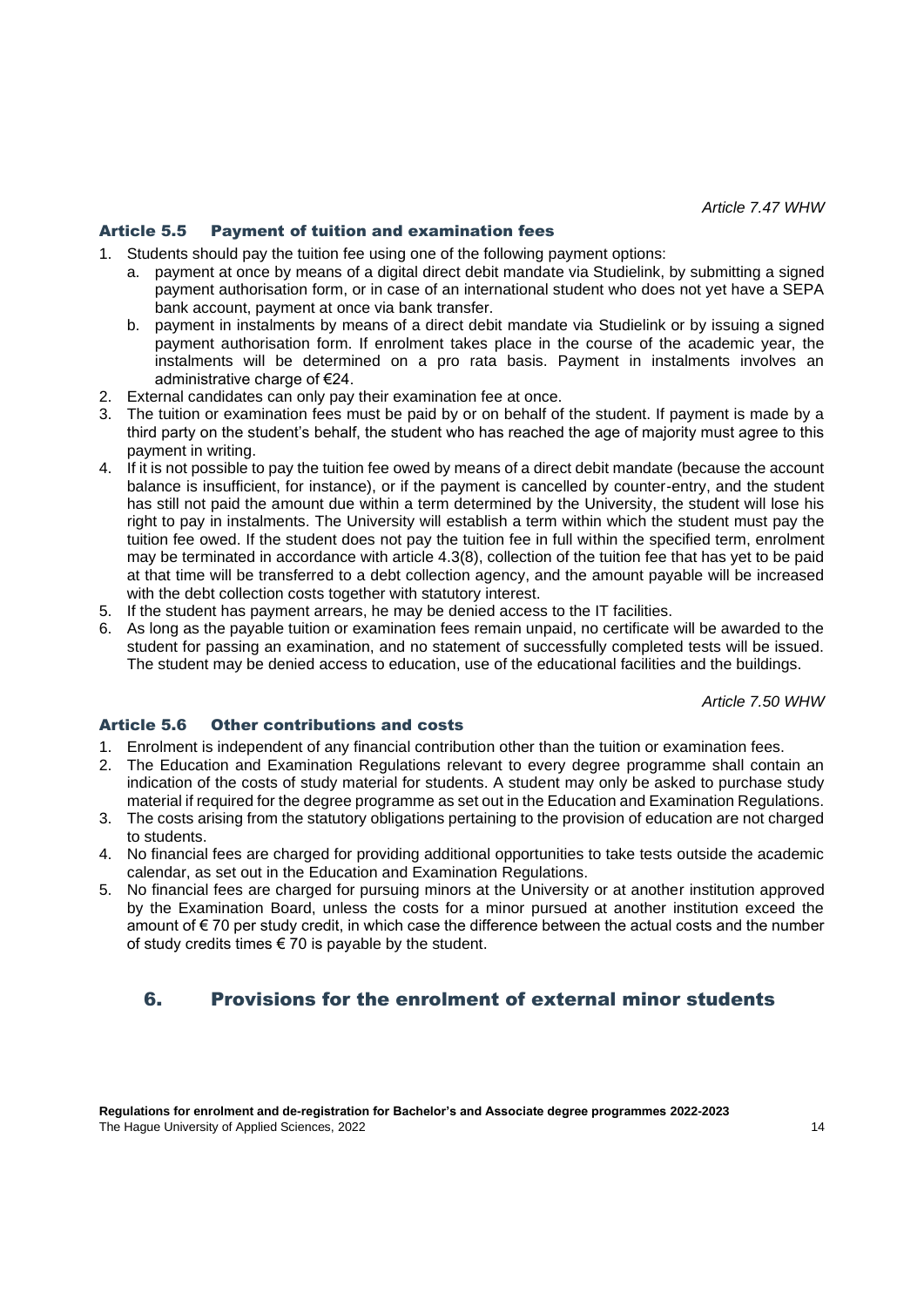#### Article 6.1 Enrolment of external students in minors

A student who pursues a degree programme at another Dutch university of applied sciences or research university (hereinafter: 'partner university'), may apply for enrolment in a minor at the University. Additional conditions apply to enrolment in a minor as an external student (hereinafter: 'external minor student'). A different enrolment procedure also applies.

#### Article 6.2 Additional conditions for enrolment as an external minor student

- 1. For enrolment as an external minor student, one has to meet the conditions as stated in article 2.1, as well as the following additional conditions:
	- a. one must provide an original education contract (*Leerovereenkomst*), signed by the partner university, in triplicate;
	- b. one must meet the admission criteria of said minor and must provide a statement to this end, drawn up by the relevant Examination Board at the University,
- 2. The external minor student is only entitled to attend classes and sit exams that form part of the minor in which the external minor student is enrolled.

#### Article 6.3 Enrolment procedure for external minor students

- 1. The external minor student shall apply for enrolment in the minor of his choice via the Kies op Maat website [\(www.kiesopmaat.nl\)](http://www.kiesopmaat.nl/).
- 2. The external minor student shall submit the original education contract as referred to in article 6.2(1) in triplicate to the Enrolment Centre.
- 3. After receiving the education contract, the Enrolment Centre shall inform the external minor student about the relevant enrolment procedure. This procedure corresponds to the procedure as stated in article 3.1, with the following exceptions:
	- a. contrary to article 3.1(3)(b), the external minor student must submit a certified copy of the propaedeutic diploma and the corresponding list of marks of the degree programme that the student is enrolled in at the partner university; if the external minor student does not possess these documents, he must submit a certified copy of the diploma on the basis of which he was admitted to his degree programme at the partner university;
	- b. contrary to article 3.1(4), the external minor student must submit an original Proof of Payment of Tuition Fee (*Bewijs Betaald Collegegeld*) in order to be exempted from tuition fee payment.